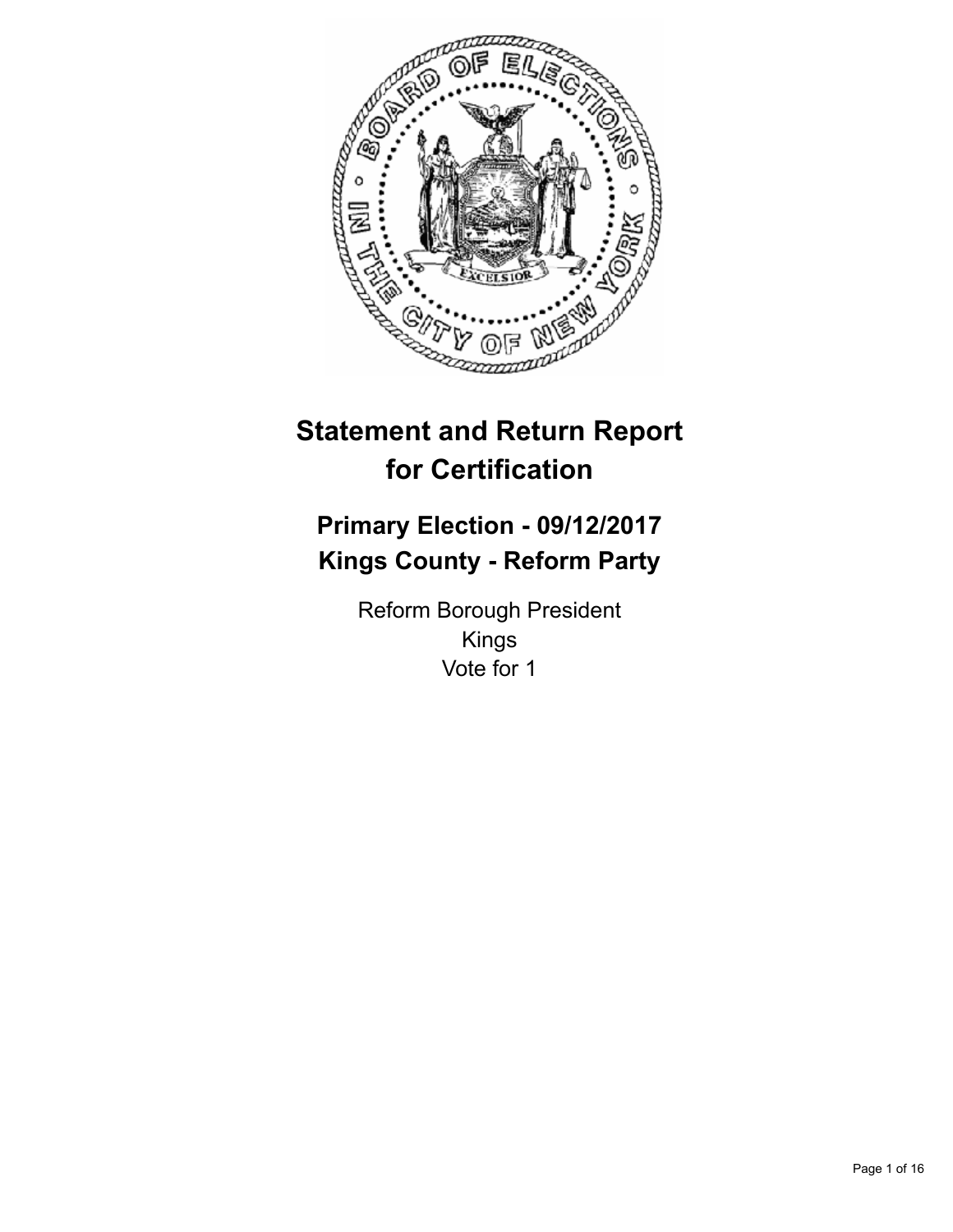

| <b>PUBLIC COUNTER</b>                                    | 89             |
|----------------------------------------------------------|----------------|
| <b>MANUALLY COUNTED EMERGENCY</b>                        | $\Omega$       |
| ABSENTEE / MILITARY                                      | 7              |
| <b>AFFIDAVIT</b>                                         | 1              |
| <b>Total Ballots</b>                                     | 97             |
| Less - Inapplicable Federal/Special Presidential Ballots | $\Omega$       |
| <b>Total Applicable Ballots</b>                          | 97             |
| <b>BENJAMIN G. KISSEL</b>                                | 57             |
| <b>BO DIETL (WRITE-IN)</b>                               | 1              |
| EDWARD JAWORSKI (WRITE-IN)                               | 1              |
| ERIC ADAMS (WRITE-IN)                                    | 3              |
| JOSEPH DORINSON (WRITE-IN)                               | 1              |
| SAL F. ALBANESE (WRITE-IN)                               | 1              |
| UNATTRIBUTABLE WRITE-IN (WRITE-IN)                       | $\overline{2}$ |
| UNCOUNTED WRITE-IN PER STATUTE (WRITE-IN)                | 1              |
| YAKOV HATANIAN (WRITE-IN)                                | 1              |
| <b>Total Votes</b>                                       | 68             |
| Unrecorded                                               | 29             |

| PUBLIC COUNTER                                           | 80             |
|----------------------------------------------------------|----------------|
| <b>MANUALLY COUNTED EMERGENCY</b>                        | 0              |
| ABSENTEE / MILITARY                                      | 3              |
| <b>AFFIDAVIT</b>                                         | 0              |
| <b>Total Ballots</b>                                     | 83             |
| Less - Inapplicable Federal/Special Presidential Ballots | 0              |
| <b>Total Applicable Ballots</b>                          | 83             |
| <b>BENJAMIN G. KISSEL</b>                                | 46             |
| BILL DE BLASIO (WRITE-IN)                                | 1              |
| ERIC ADAMS (WRITE-IN)                                    | 4              |
| INDIA ARIE (WRITE-IN)                                    | 1              |
| MATHIEU EUGENE (WRITE-IN)                                | $\overline{2}$ |
| MICHAEL J FOX (WRITE-IN)                                 | 1              |
| RUPPERT BARRY (WRITE-IN)                                 | 1              |
| UNATTRIBUTABLE WRITE-IN (WRITE-IN)                       | 5              |
| <b>Total Votes</b>                                       | 61             |
| Unrecorded                                               | 22             |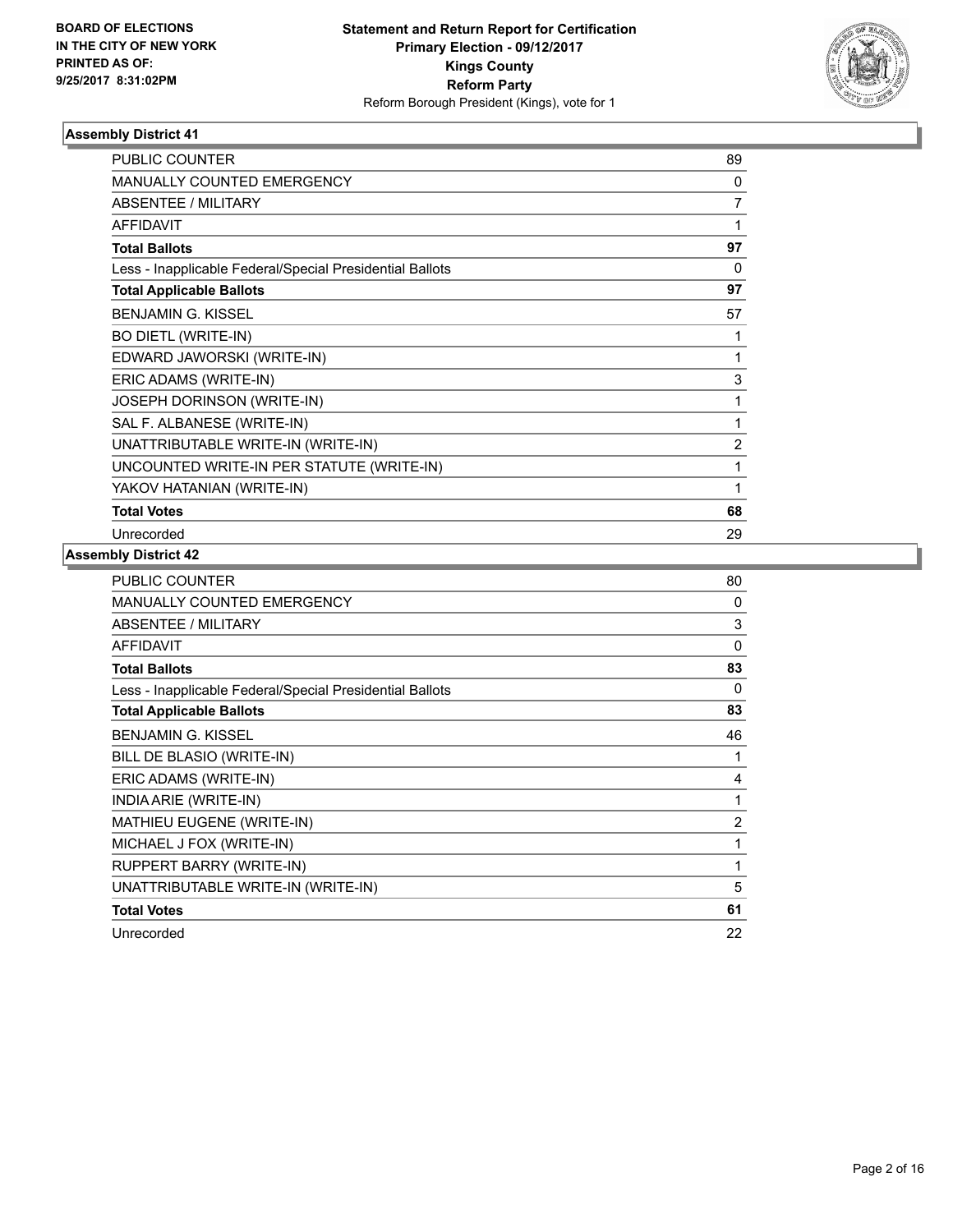

| <b>PUBLIC COUNTER</b>                                    | 82             |
|----------------------------------------------------------|----------------|
| MANUALLY COUNTED EMERGENCY                               | 0              |
| ABSENTEE / MILITARY                                      | 9              |
| <b>AFFIDAVIT</b>                                         | $\overline{2}$ |
| <b>Total Ballots</b>                                     | 93             |
| Less - Inapplicable Federal/Special Presidential Ballots | $\Omega$       |
| <b>Total Applicable Ballots</b>                          | 93             |
| <b>BENJAMIN G. KISSEL</b>                                | 52             |
| ERIC ADAMS (WRITE-IN)                                    | 6              |
| JABARI BRISPORT (WRITE-IN)                               | 1              |
| LETITIA JAMES (WRITE-IN)                                 | 1              |
| <b>MATHIEU EUGENE (WRITE-IN)</b>                         | 1              |
| STEPHEN LEVIN (WRITE-IN)                                 | 1              |
| UNATTRIBUTABLE WRITE-IN (WRITE-IN)                       | 5              |
| <b>VERMIN SUPREME (WRITE-IN)</b>                         | 1              |
| <b>Total Votes</b>                                       | 68             |
| Unrecorded                                               | 25             |

| PUBLIC COUNTER                                           | 147      |
|----------------------------------------------------------|----------|
| <b>MANUALLY COUNTED EMERGENCY</b>                        | 0        |
| <b>ABSENTEE / MILITARY</b>                               | 4        |
| <b>AFFIDAVIT</b>                                         | 1        |
| <b>Total Ballots</b>                                     | 152      |
| Less - Inapplicable Federal/Special Presidential Ballots | $\Omega$ |
| <b>Total Applicable Ballots</b>                          | 152      |
| <b>BENJAMIN G. KISSEL</b>                                | 86       |
| BERNIE SANDERS (WRITE-IN)                                | 1        |
| BILL DE BLASIO (WRITE-IN)                                | 1        |
| <b>BO DIETL (WRITE-IN)</b>                               | 1        |
| BRAIN AGUADRO (WRITE-IN)                                 | 1        |
| BRIAN CUNNINGHAM (WRITE-IN)                              | 1        |
| ERIC ADAMS (WRITE-IN)                                    | 5        |
| PETER SCLAFANI (WRITE-IN)                                | 1        |
| UNATTRIBUTABLE WRITE-IN (WRITE-IN)                       | 4        |
| VITO BRUNO (WRITE-IN)                                    | 1        |
| <b>Total Votes</b>                                       | 102      |
| Unrecorded                                               | 50       |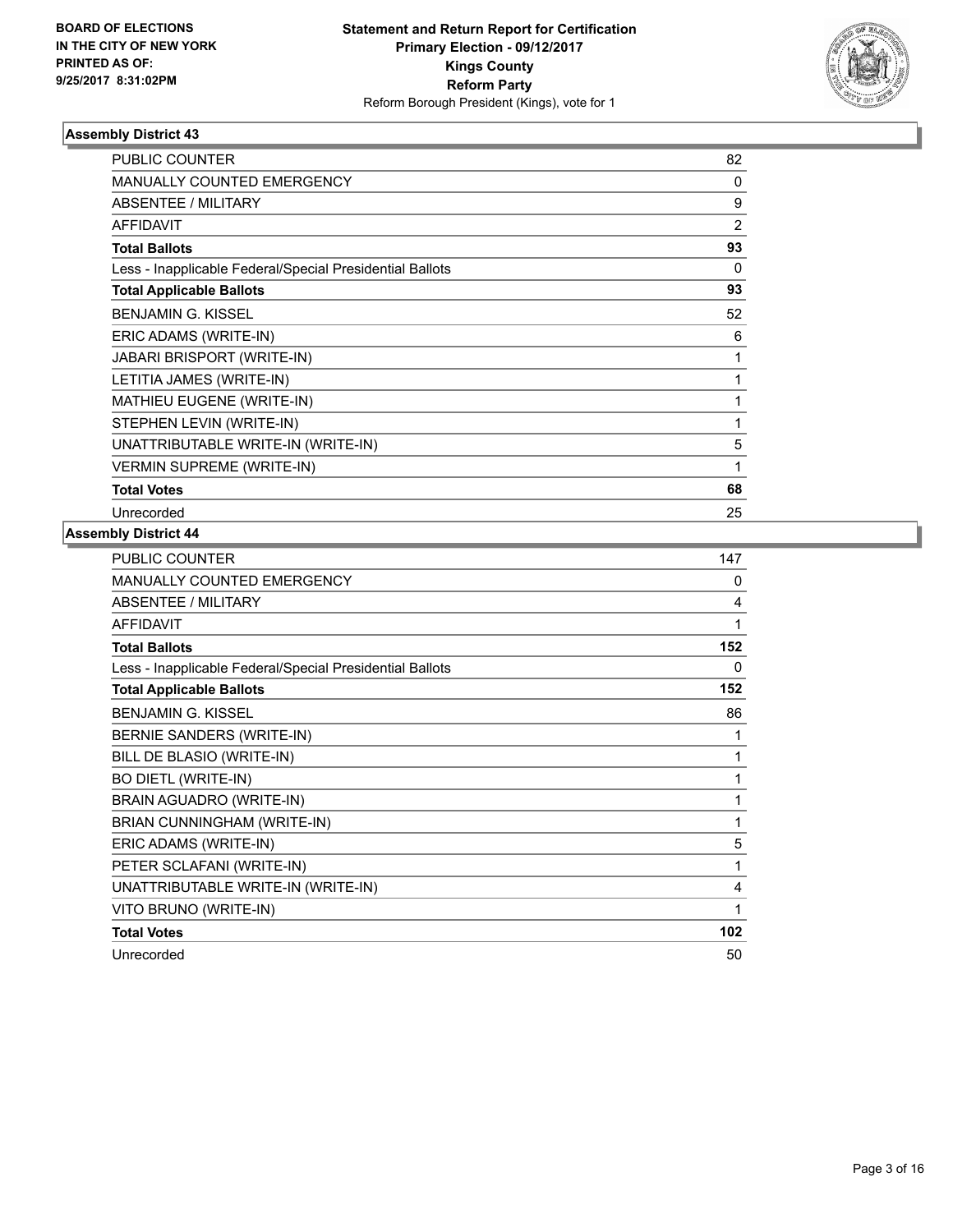

| <b>PUBLIC COUNTER</b>                                    | 104            |
|----------------------------------------------------------|----------------|
| <b>MANUALLY COUNTED EMERGENCY</b>                        | 0              |
| <b>ABSENTEE / MILITARY</b>                               | 7              |
| <b>AFFIDAVIT</b>                                         | $\mathbf{0}$   |
| <b>Total Ballots</b>                                     | 111            |
| Less - Inapplicable Federal/Special Presidential Ballots | 0              |
| <b>Total Applicable Ballots</b>                          | 111            |
| <b>BENJAMIN G. KISSEL</b>                                | 71             |
| <b>BO DIETL (WRITE-IN)</b>                               | 1              |
| CHAILA DEUTSEH (WRITE-IN)                                | 1              |
| ERIC ADAMS (WRITE-IN)                                    | $\overline{2}$ |
| ERIC LEROY ADAMS (WRITE-IN)                              | 1              |
| IAN RANDAL STROCK (WRITE-IN)                             | 1              |
| NICOLE MALLIOTAKIS (WRITE-IN)                            | 1              |
| UNATTRIBUTABLE WRITE-IN (WRITE-IN)                       | 6              |
| VITO BRUNO (WRITE-IN)                                    | 1              |
| <b>VLADIMIR SMIRNOV (WRITE-IN)</b>                       | 1              |
| YU JAAN (WRITE-IN)                                       | 1              |
| <b>Total Votes</b>                                       | 87             |
| Unrecorded                                               | 24             |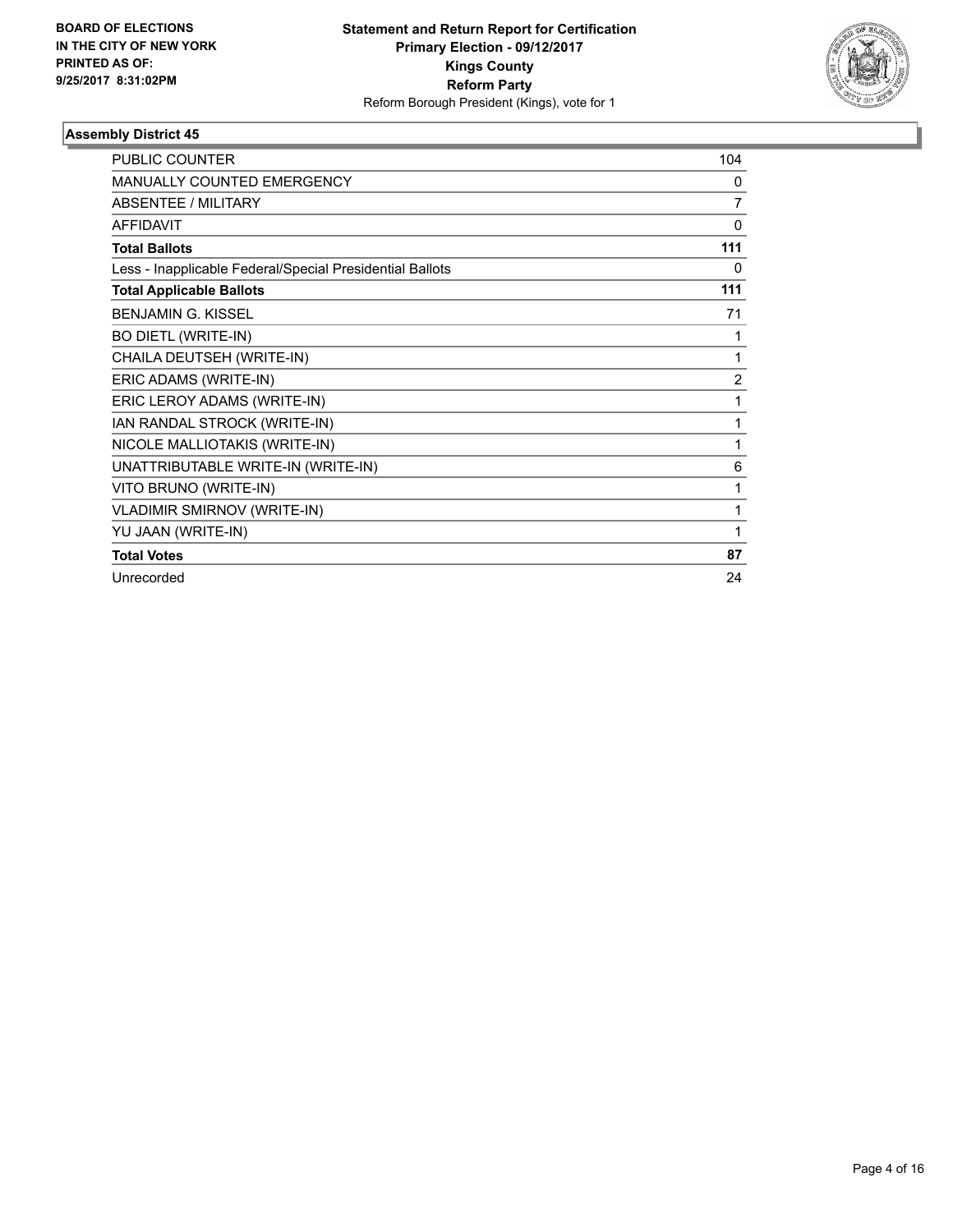

| <b>PUBLIC COUNTER</b>                                    | 283            |
|----------------------------------------------------------|----------------|
| <b>MANUALLY COUNTED EMERGENCY</b>                        | 0              |
| <b>ABSENTEE / MILITARY</b>                               | 8              |
| <b>AFFIDAVIT</b>                                         | $\mathbf{0}$   |
| <b>Total Ballots</b>                                     | 291            |
| Less - Inapplicable Federal/Special Presidential Ballots | $\mathbf{0}$   |
| <b>Total Applicable Ballots</b>                          | 291            |
| <b>BENJAMIN G. KISSEL</b>                                | 146            |
| BILL DE BLASIO (WRITE-IN)                                | 1              |
| <b>BOB CAPANO (WRITE-IN)</b>                             | 2              |
| CHRISTOPHER GERVEY REID (WRITE-IN)                       | 1              |
| DANIEL MULHALL (WRITE-IN)                                | 1              |
| ERIC ADAMS (WRITE-IN)                                    | 3              |
| JON STEWART (WRITE-IN)                                   | 1              |
| <b>JUSTIN BRANNAN (WRITE-IN)</b>                         | $\overline{2}$ |
| KHADER EL-YATEEM (WRITE-IN)                              | 5              |
| KURT MC CARTHY (WRITE-IN)                                | 1              |
| MARTY GOLDEN (WRITE-IN)                                  | 1              |
| MARTY MARKOWITZ (WRITE-IN)                               | $\mathbf{1}$   |
| MIAO LING LEY (WRITE-IN)                                 | 1              |
| MICHELLE OBAMA (WRITE-IN)                                | 1              |
| TING LI (WRITE-IN)                                       | 1              |
| UNATTRIBUTABLE WRITE-IN (WRITE-IN)                       | 8              |
| VITO BRUNO (WRITE-IN)                                    | 3              |
| VITO J. BRUNO (WRITE-IN)                                 | 1              |
| YAL KATEEM (WRITE-IN)                                    | 1              |
| <b>Total Votes</b>                                       | 181            |
| Unrecorded                                               | 110            |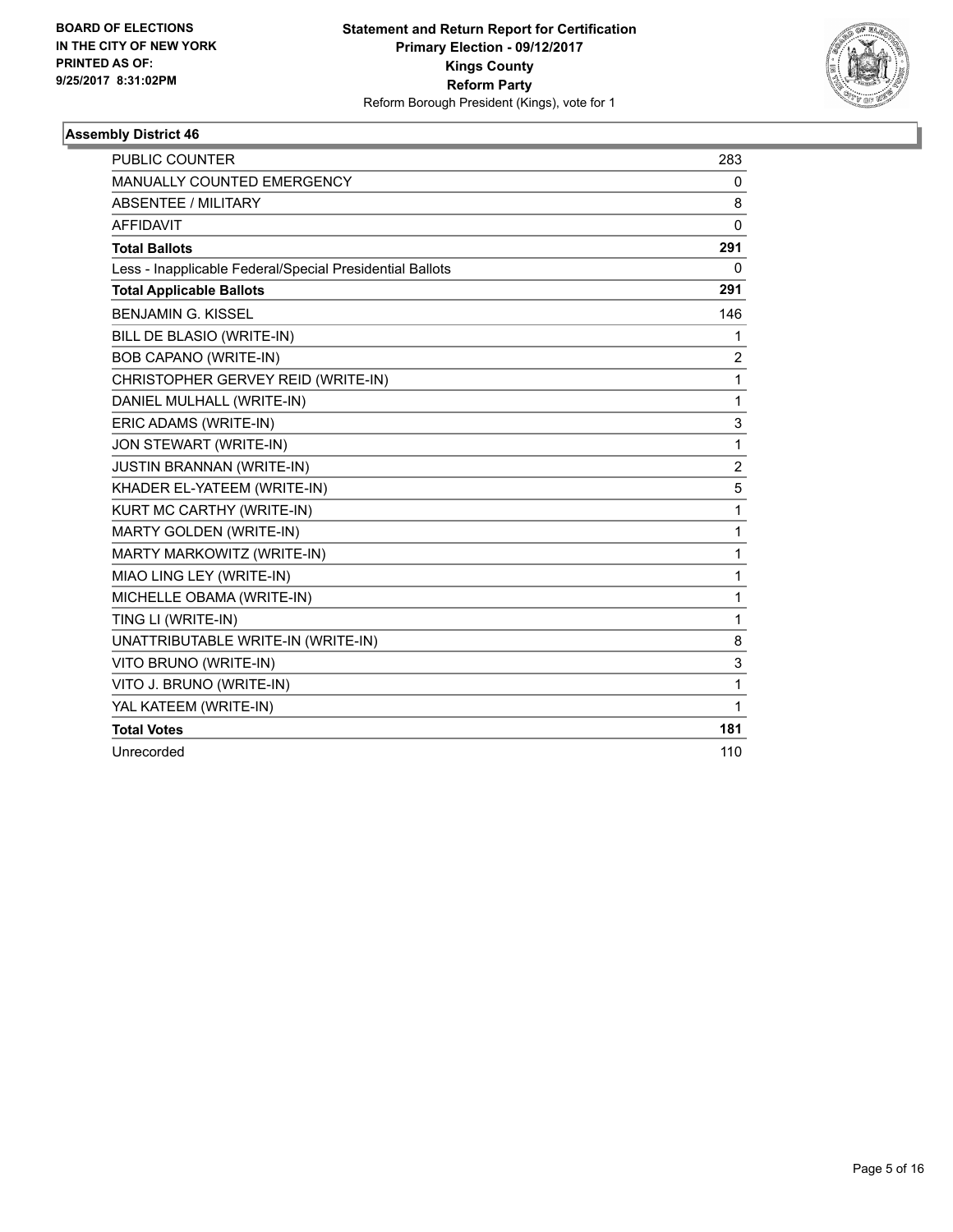

| PUBLIC COUNTER                                           | 191 |
|----------------------------------------------------------|-----|
| MANUALLY COUNTED EMERGENCY                               | 0   |
| <b>ABSENTEE / MILITARY</b>                               | 12  |
| <b>AFFIDAVIT</b>                                         | 1   |
| <b>Total Ballots</b>                                     | 204 |
| Less - Inapplicable Federal/Special Presidential Ballots | 0   |
| <b>Total Applicable Ballots</b>                          | 204 |
| <b>BENJAMIN G. KISSEL</b>                                | 116 |
| AMA DWIMOH (WRITE-IN)                                    | 1   |
| BILL DE BLASIO (WRITE-IN)                                | 1   |
| <b>BO DIETL (WRITE-IN)</b>                               | 1   |
| ERIC ADAMS (WRITE-IN)                                    | 3   |
| KHADER EL-YATEEM (WRITE-IN)                              | 1   |
| MARTY MARKOWITZ (WRITE-IN)                               | 1   |
| MICHAEL TOLKIN (WRITE-IN)                                | 1   |
| NANCY TONG (WRITE-IN)                                    | 3   |
| NICOLE MALLIOTAKIS (WRITE-IN)                            | 1   |
| UNATTRIBUTABLE WRITE-IN (WRITE-IN)                       | 5   |
| UNCOUNTED WRITE-IN PER STATUTE (WRITE-IN)                | 1   |
| <b>Total Votes</b>                                       | 135 |
| Unrecorded                                               | 69  |

| <b>PUBLIC COUNTER</b>                                    | 64             |
|----------------------------------------------------------|----------------|
| <b>MANUALLY COUNTED EMERGENCY</b>                        | 0              |
| ABSENTEE / MILITARY                                      | 6              |
| <b>AFFIDAVIT</b>                                         | 1              |
| <b>Total Ballots</b>                                     | 71             |
| Less - Inapplicable Federal/Special Presidential Ballots | 0              |
| <b>Total Applicable Ballots</b>                          | 71             |
| <b>BENJAMIN G. KISSEL</b>                                | 38             |
| AARON TYK (WRITE-IN)                                     | 1              |
| BILL DE BLASIO (WRITE-IN)                                | 1              |
| DOV HIKIND (WRITE-IN)                                    | 1              |
| ERIC ADAMS (WRITE-IN)                                    | $\overline{2}$ |
| GUO SHENG DU (WRITE-IN)                                  | 1              |
| NACHMAN HEIMFELD (WRITE-IN)                              | 1              |
| UNATTRIBUTABLE WRITE-IN (WRITE-IN)                       | 3              |
| VITO BRUNO (WRITE-IN)                                    | 1              |
| VITO J. BRUNO (WRITE-IN)                                 | $\overline{2}$ |
| <b>Total Votes</b>                                       | 51             |
| Unrecorded                                               | 20             |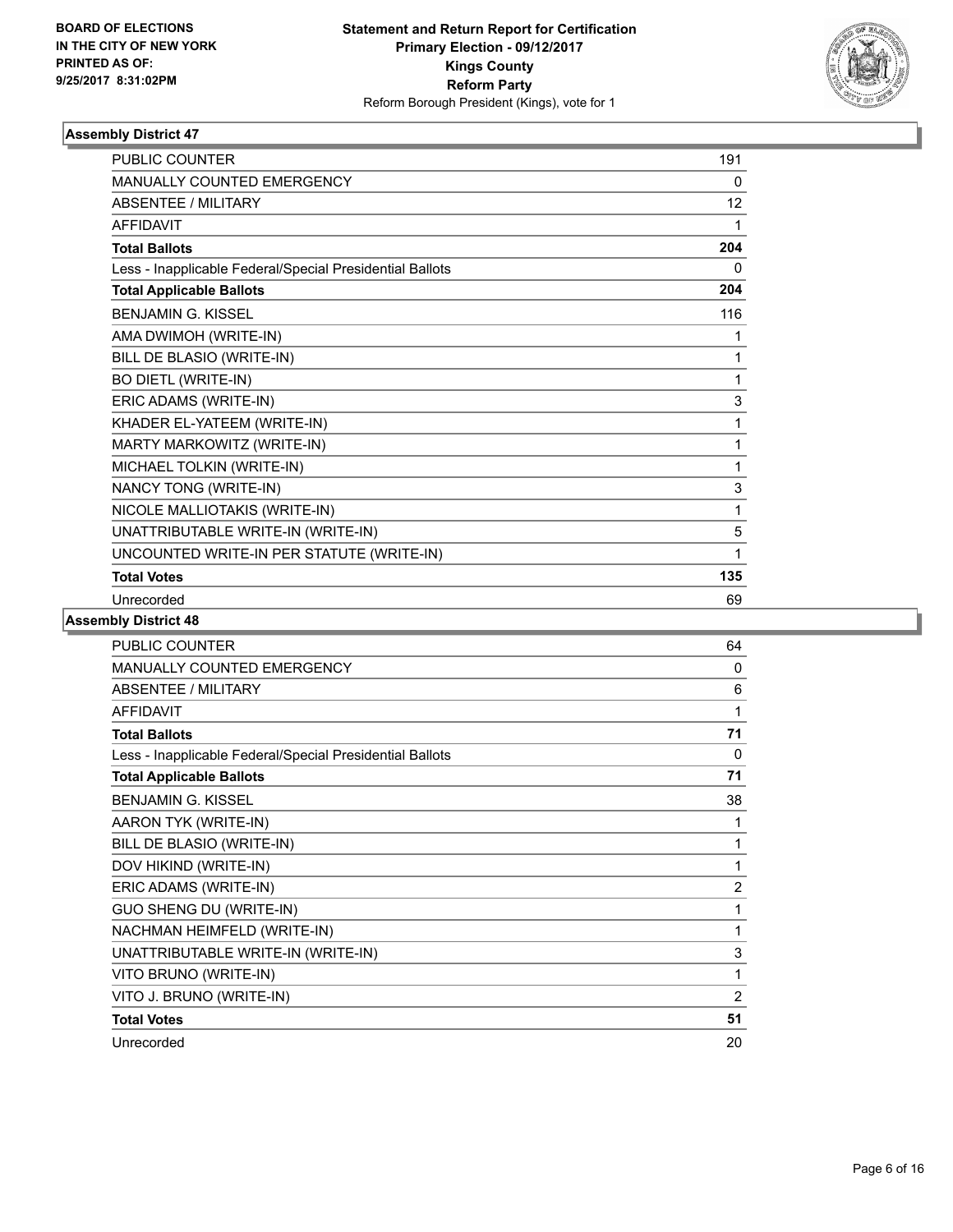

| <b>PUBLIC COUNTER</b>                                    | 227            |
|----------------------------------------------------------|----------------|
| <b>MANUALLY COUNTED EMERGENCY</b>                        | 0              |
| <b>ABSENTEE / MILITARY</b>                               | 4              |
| <b>AFFIDAVIT</b>                                         | 1              |
| <b>Total Ballots</b>                                     | 232            |
| Less - Inapplicable Federal/Special Presidential Ballots | 0              |
| <b>Total Applicable Ballots</b>                          | 232            |
| <b>BENJAMIN G. KISSEL</b>                                | 136            |
| CHRIS MIAO (WRITE-IN)                                    | 6              |
| DELVIS VALDES (WRITE-IN)                                 | 1              |
| <b>KRADEN EKIM (WRITE-IN)</b>                            | 1              |
| NANCY TONG (WRITE-IN)                                    | 1              |
| UNATTRIBUTABLE WRITE-IN (WRITE-IN)                       | 5              |
| <b>VINCENT GENTILE (WRITE-IN)</b>                        | 1              |
| VITO BRUNO (WRITE-IN)                                    | 1              |
| VITO J BRUNO (WRITE-IN)                                  | $\overline{2}$ |
| <b>Total Votes</b>                                       | 154            |
| Unrecorded                                               | 78             |

| PUBLIC COUNTER                                           | 127            |
|----------------------------------------------------------|----------------|
| MANUALLY COUNTED EMERGENCY                               | 0              |
| ABSENTEE / MILITARY                                      | 4              |
| <b>AFFIDAVIT</b>                                         | 1              |
| <b>Total Ballots</b>                                     | 132            |
| Less - Inapplicable Federal/Special Presidential Ballots | 0              |
| <b>Total Applicable Ballots</b>                          | 132            |
| <b>BENJAMIN G. KISSEL</b>                                | 71             |
| ANTONIO REYNOSO (WRITE-IN)                               | $\overline{2}$ |
| BERNIE SANDERS (WRITE-IN)                                | 1              |
| BILL ACBLASS (WRITE-IN)                                  | 1              |
| BILL DE BLASIO (WRITE-IN)                                | 1              |
| ERIC ADAMS (WRITE-IN)                                    | 9              |
| STAN LEE (WRITE-IN)                                      | 1              |
| UNATTRIBUTABLE WRITE-IN (WRITE-IN)                       | 5              |
| <b>Total Votes</b>                                       | 91             |
| Unrecorded                                               | 41             |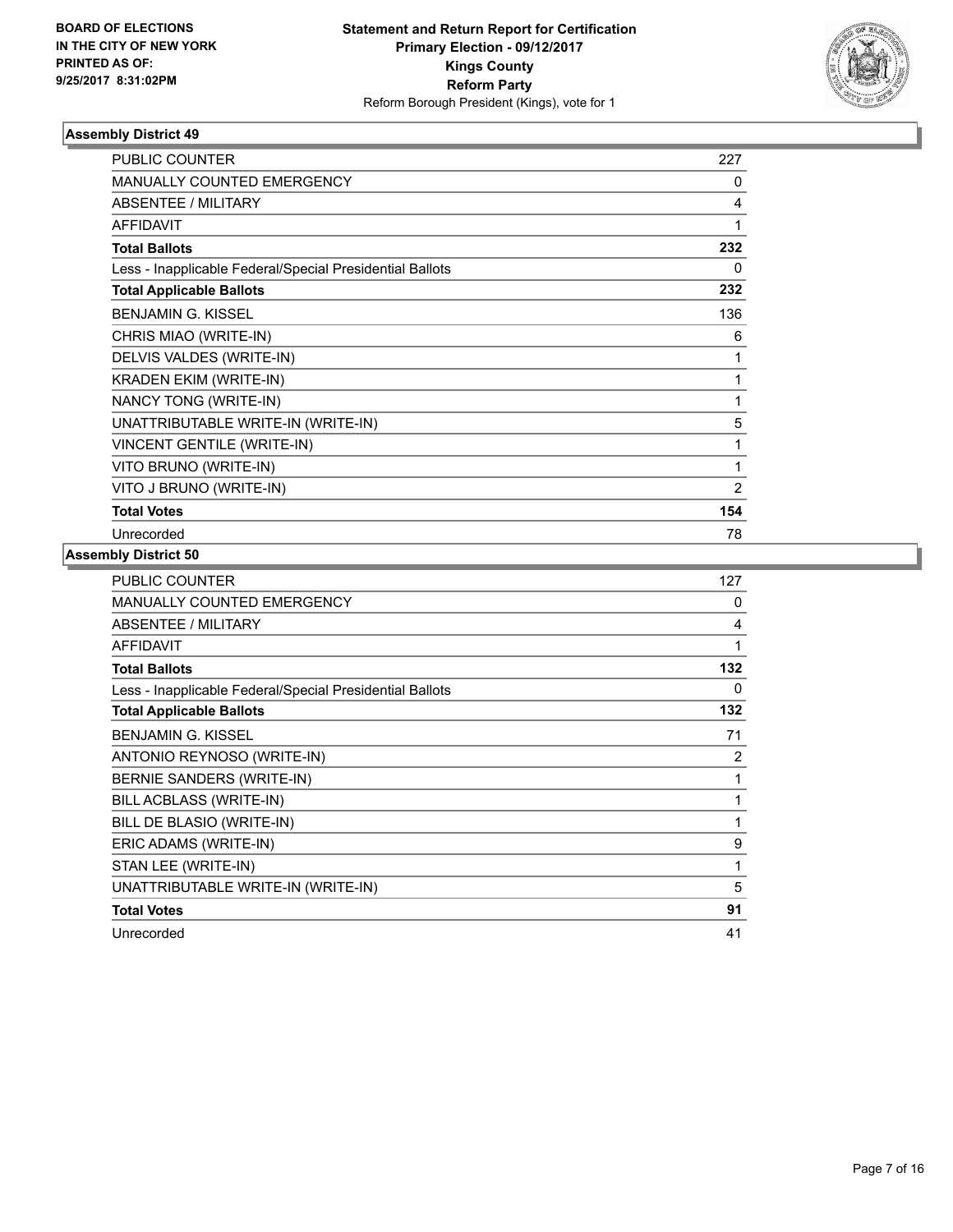

| <b>PUBLIC COUNTER</b>                                    | 179            |
|----------------------------------------------------------|----------------|
| MANUALLY COUNTED EMERGENCY                               | 0              |
| <b>ABSENTEE / MILITARY</b>                               | $\overline{2}$ |
| <b>AFFIDAVIT</b>                                         | 1              |
| <b>Total Ballots</b>                                     | 182            |
| Less - Inapplicable Federal/Special Presidential Ballots | $\Omega$       |
| <b>Total Applicable Ballots</b>                          | 182            |
| <b>BENJAMIN G. KISSEL</b>                                | 91             |
| BILL DE BLASIO (WRITE-IN)                                | 1              |
| CARLOS MANCHACA (WRITE-IN)                               | 1              |
| CARLOS MENCHACA (WRITE-IN)                               | 4              |
| ERIC ADAMS (WRITE-IN)                                    | 3              |
| FELIX ORITZ (WRITE-IN)                                   | 1              |
| FELIX ORTIZ (WRITE-IN)                                   | $\overline{2}$ |
| KEVIN HOOYMAN (WRITE-IN)                                 | 1              |
| KHADER EL-YATEEM (WRITE-IN)                              | 12             |
| LUCRETIA REGINA-POTTER (WRITE-IN)                        | 1              |
| NICOLE MALLIOTAKIS (WRITE-IN)                            | 1              |
| UNATTRIBUTABLE WRITE-IN (WRITE-IN)                       | 10             |
| UNCOUNTED WRITE-IN PER STATUTE (WRITE-IN)                | 1              |
| <b>Total Votes</b>                                       | 129            |
| Unrecorded                                               | 53             |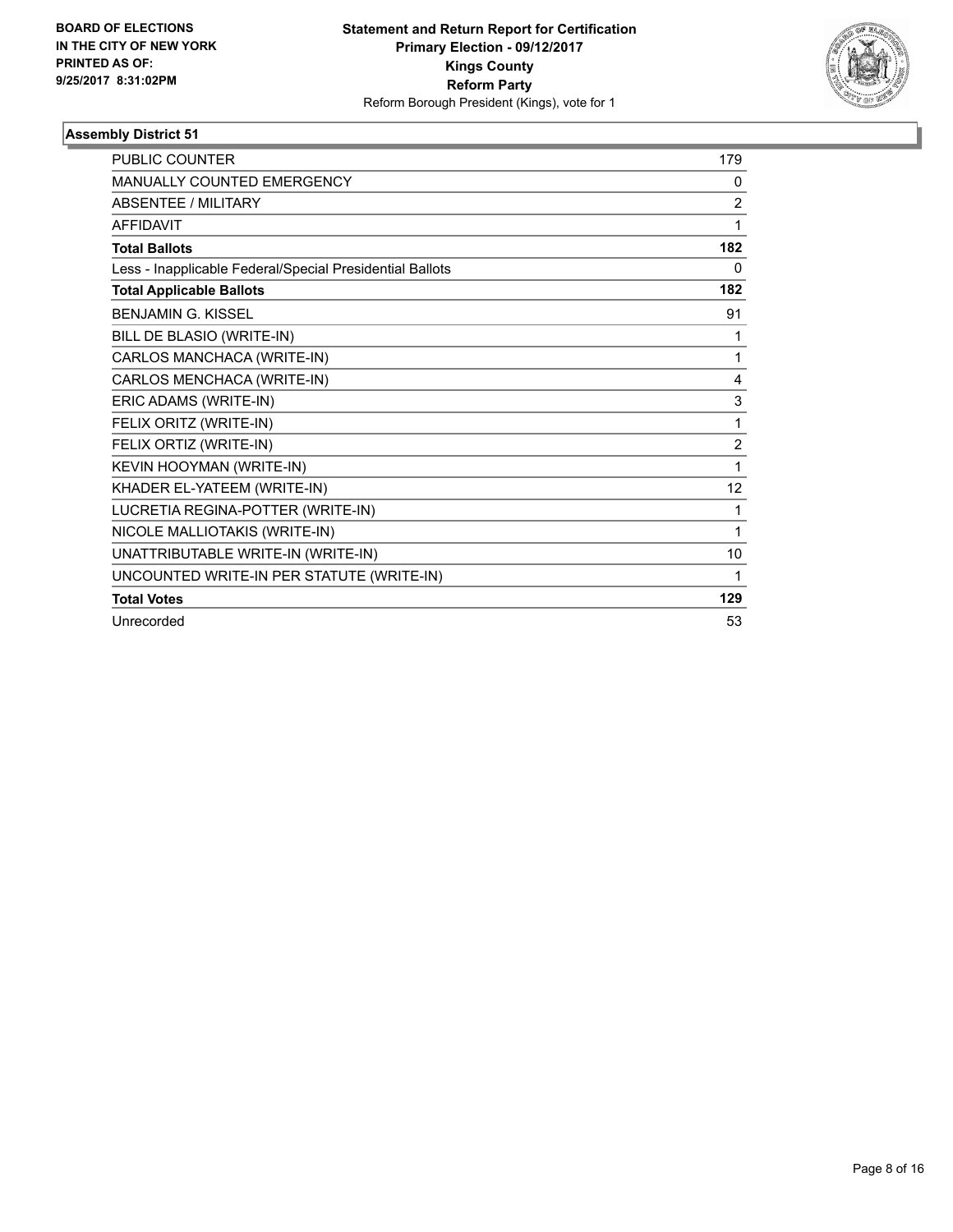

| <b>PUBLIC COUNTER</b>                                    | 121            |
|----------------------------------------------------------|----------------|
| MANUALLY COUNTED EMERGENCY                               | 0              |
| <b>ABSENTEE / MILITARY</b>                               | 5              |
| <b>AFFIDAVIT</b>                                         | 1              |
| <b>Total Ballots</b>                                     | 127            |
| Less - Inapplicable Federal/Special Presidential Ballots | 0              |
| <b>Total Applicable Ballots</b>                          | 127            |
| <b>BENJAMIN G. KISSEL</b>                                | 66             |
| CHARLES DARWIN (WRITE-IN)                                | 1              |
| DAVID EISENISBERG (WRITE-IN)                             | 1              |
| DIANA REYNA (WRITE-IN)                                   | 1              |
| ERIC ADAMS (WRITE-IN)                                    | $\overline{7}$ |
| ERIC GONZALEZ (WRITE-IN)                                 | 1              |
| ISAIAH BENEDEK (WRITE-IN)                                | 1              |
| JUN ENDICOTT (WRITE-IN)                                  | 1              |
| LETITIA JAMES (WRITE-IN)                                 | 1              |
| RAY BROWN (WRITE-IN)                                     | 1              |
| SAL F. ALBANESE (WRITE-IN)                               | 1              |
| UNATTRIBUTABLE WRITE-IN (WRITE-IN)                       | 4              |
| <b>VINCENT GENTILE (WRITE-IN)</b>                        | 1              |
| VITO J. BURNO (WRITE-IN)                                 | 1              |
| WAYNE F. NORTORUP (WRITE-IN)                             | 1              |
| <b>Total Votes</b>                                       | 89             |
| Unrecorded                                               | 38             |

| <b>PUBLIC COUNTER</b>                                    | 144            |
|----------------------------------------------------------|----------------|
| <b>MANUALLY COUNTED EMERGENCY</b>                        | 0              |
| ABSENTEE / MILITARY                                      | 0              |
| <b>AFFIDAVIT</b>                                         | $\overline{2}$ |
| <b>Total Ballots</b>                                     | 146            |
| Less - Inapplicable Federal/Special Presidential Ballots | 0              |
| <b>Total Applicable Ballots</b>                          | 146            |
| <b>BENJAMIN G. KISSEL</b>                                | 76             |
| BERNARDO CAMPOY (WRITE-IN)                               | 1              |
| CAMELLA D PRICE (WRITE-IN)                               | 1              |
| DAVID EISENBACH (WRITE-IN)                               | 1              |
| ERIC ADAMS (WRITE-IN)                                    | 3              |
| ROGER MEXICO (WRITE-IN)                                  | 1              |
| SHADUE TARVOR (WRITE-IN)                                 | 1              |
| TOMMY TORRES (WRITE-IN)                                  | 3              |
| UNATTRIBUTABLE WRITE-IN (WRITE-IN)                       | 6              |
| <b>Total Votes</b>                                       | 93             |
| Unrecorded                                               | 53             |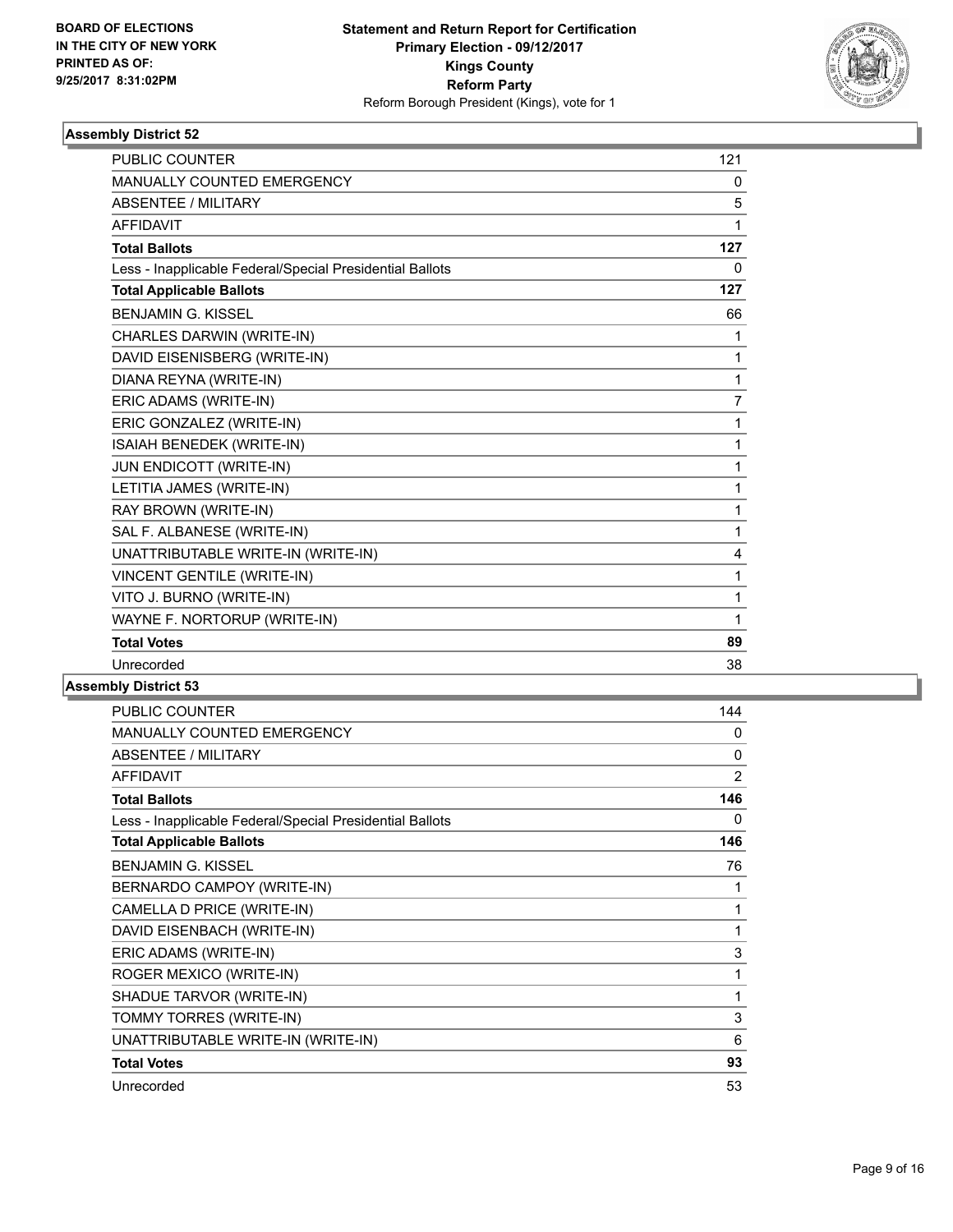

| <b>PUBLIC COUNTER</b>                                    | 83             |
|----------------------------------------------------------|----------------|
| <b>MANUALLY COUNTED EMERGENCY</b>                        | 0              |
| ABSENTEE / MILITARY                                      | 3              |
| <b>AFFIDAVIT</b>                                         | 1              |
| <b>Total Ballots</b>                                     | 87             |
| Less - Inapplicable Federal/Special Presidential Ballots | 0              |
| <b>Total Applicable Ballots</b>                          | 87             |
| <b>BENJAMIN G. KISSEL</b>                                | 46             |
| BILL DE BLASIO (WRITE-IN)                                | 1              |
| DAVID C. PEPPER (WRITE-IN)                               | 1              |
| DAVID EISENBACK (WRITE-IN)                               | 1              |
| ERIC ADAMS (WRITE-IN)                                    | $\overline{2}$ |
| ERIC GONZALEZ (WRITE-IN)                                 | 1              |
| HELAL A SHEIK (WRITE-IN)                                 | 1              |
| THOMAS KENNEDY (WRITE-IN)                                | 1              |
| UNATTRIBUTABLE WRITE-IN (WRITE-IN)                       | 5              |
| <b>Total Votes</b>                                       | 59             |
| Unrecorded                                               | 28             |

| <b>PUBLIC COUNTER</b>                                    | 63             |
|----------------------------------------------------------|----------------|
| <b>MANUALLY COUNTED EMERGENCY</b>                        | 0              |
| <b>ABSENTEE / MILITARY</b>                               | $\overline{2}$ |
| <b>AFFIDAVIT</b>                                         | 0              |
| <b>Total Ballots</b>                                     | 65             |
| Less - Inapplicable Federal/Special Presidential Ballots | 0              |
| <b>Total Applicable Ballots</b>                          | 65             |
| <b>BENJAMIN G. KISSEL</b>                                | 38             |
| BILL DE BLASIO (WRITE-IN)                                |                |
| DEIDER OLIVERA (WRITE-IN)                                | 1              |
| ERIC ADAMS (WRITE-IN)                                    | 3              |
| MAWULIK HORMEKU (WRITE-IN)                               | 1              |
| MUREEN KING (WRITE-IN)                                   | 1              |
| UNATTRIBUTABLE WRITE-IN (WRITE-IN)                       | 1              |
| YASIN BEY (WRITE-IN)                                     | $\mathbf{1}$   |
| <b>Total Votes</b>                                       | 47             |
| Unrecorded                                               | 18             |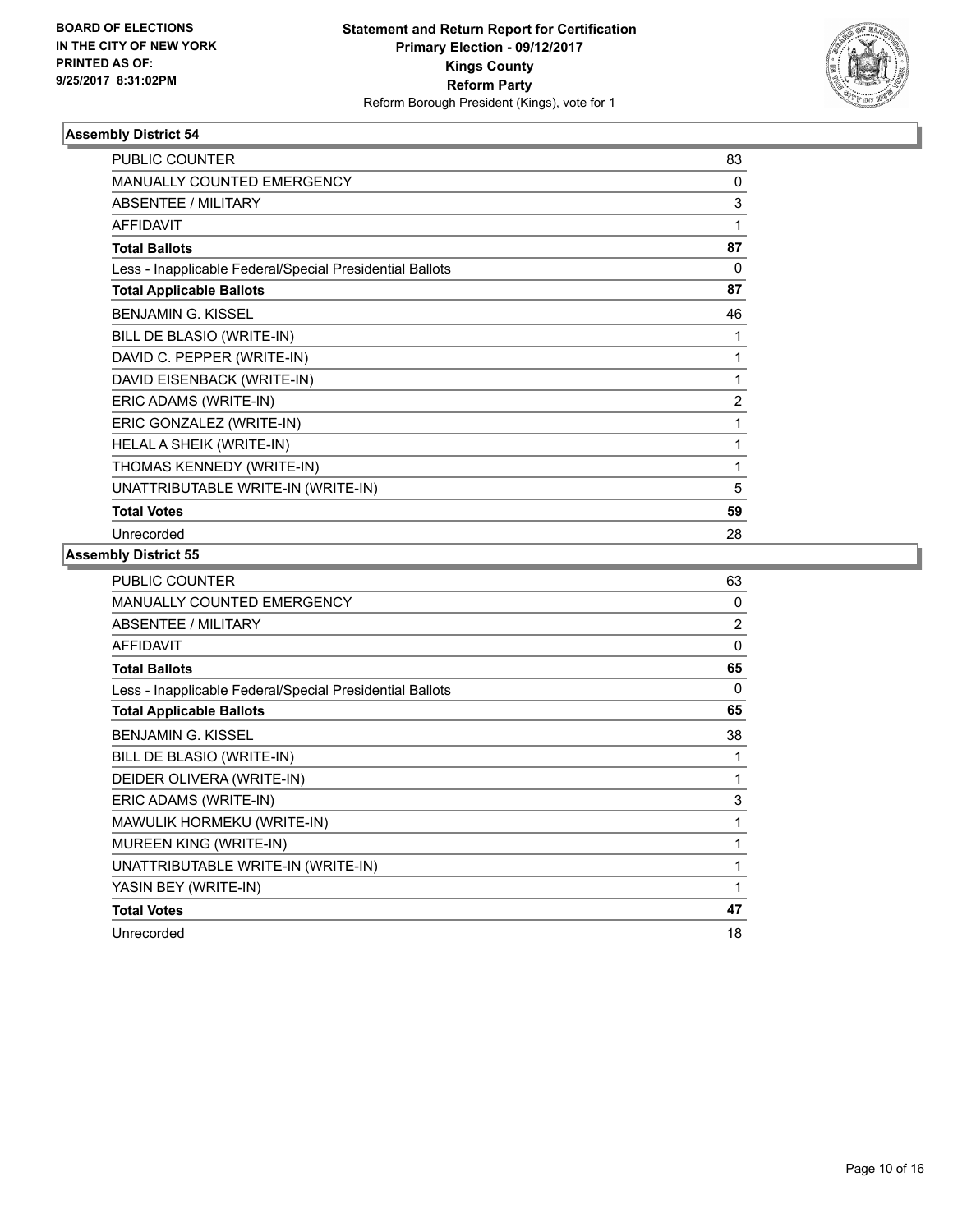

| <b>PUBLIC COUNTER</b>                                    | 54 |
|----------------------------------------------------------|----|
| <b>MANUALLY COUNTED EMERGENCY</b>                        | 0  |
| ABSENTEE / MILITARY                                      | 1  |
| <b>AFFIDAVIT</b>                                         | 0  |
| <b>Total Ballots</b>                                     | 55 |
| Less - Inapplicable Federal/Special Presidential Ballots | 0  |
| <b>Total Applicable Ballots</b>                          | 55 |
| <b>BENJAMIN G. KISSEL</b>                                | 33 |
| ERIC ADAMS (WRITE-IN)                                    | 6  |
| HAKEEM JEFFERIES (WRITE-IN)                              |    |
| JAHARI BRISPORT (WRITE-IN)                               | 1  |
| LETITIA JAMES (WRITE-IN)                                 |    |
| MARTY MARKOWITZ (WRITE-IN)                               | 1  |
| <b>Total Votes</b>                                       | 43 |
| Unrecorded                                               | 12 |

| PUBLIC COUNTER                                           | 152            |
|----------------------------------------------------------|----------------|
| <b>MANUALLY COUNTED EMERGENCY</b>                        | 0              |
| <b>ABSENTEE / MILITARY</b>                               | $\overline{2}$ |
| <b>AFFIDAVIT</b>                                         | $\overline{2}$ |
| <b>Total Ballots</b>                                     | 156            |
| Less - Inapplicable Federal/Special Presidential Ballots | 0              |
| <b>Total Applicable Ballots</b>                          | 156            |
| <b>BENJAMIN G. KISSEL</b>                                | 84             |
| BILL DE BLAISO (WRITE-IN)                                |                |
| BILL DE BLASIO (WRITE-IN)                                | 1              |
| ERIC ADAMS (WRITE-IN)                                    | 10             |
| <b>KEN ADAMS (WRITE-IN)</b>                              | 1              |
| LAURIE CUMBO (WRITE-IN)                                  | $\overline{2}$ |
| ROBERT GANGI (WRITE-IN)                                  | 1              |
| UNATTRIBUTABLE WRITE-IN (WRITE-IN)                       | 9              |
| <b>Total Votes</b>                                       | 109            |
| Unrecorded                                               | 47             |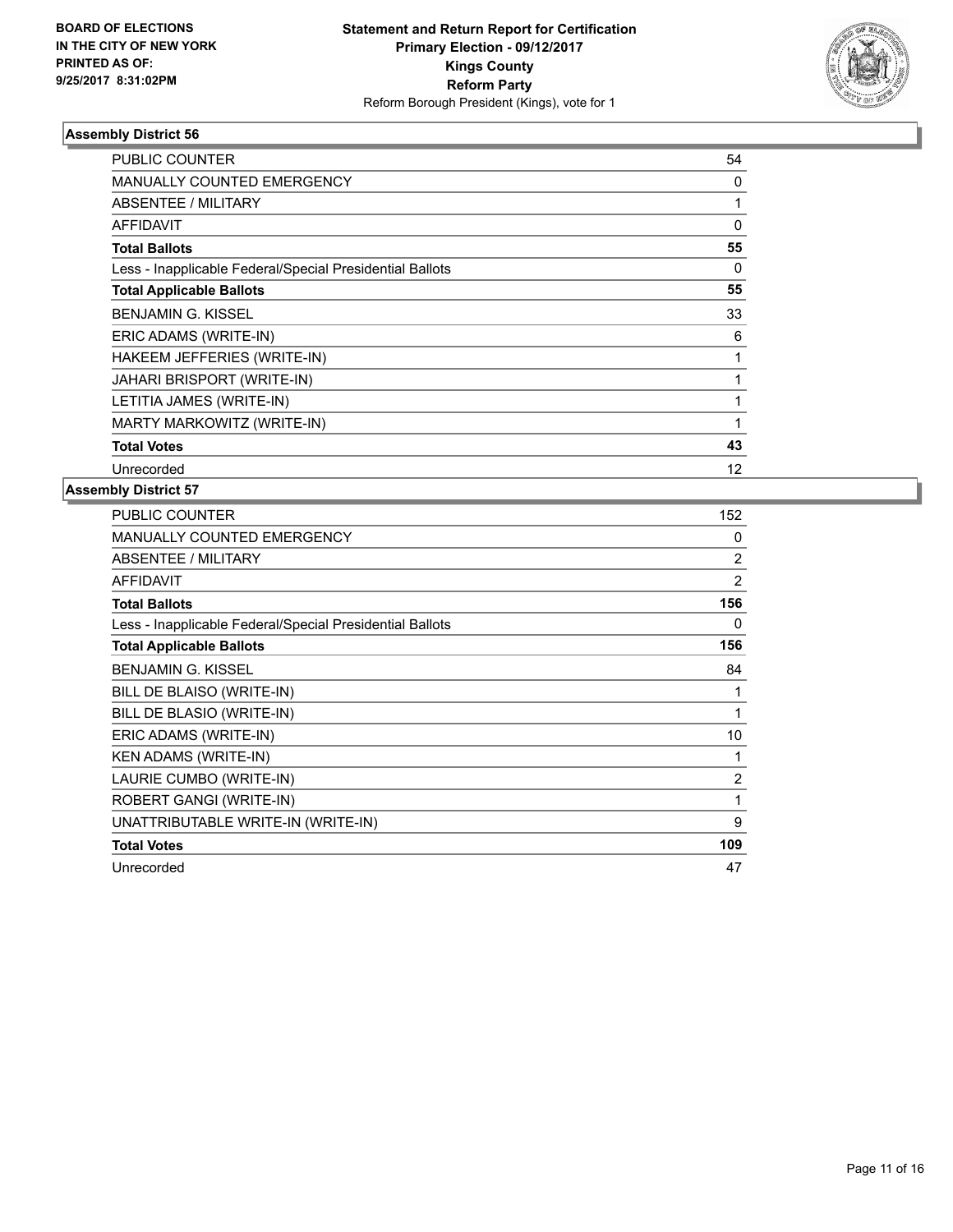

| <b>PUBLIC COUNTER</b>                                    | 80       |
|----------------------------------------------------------|----------|
| <b>MANUALLY COUNTED EMERGENCY</b>                        | 0        |
| ABSENTEE / MILITARY                                      | 3        |
| <b>AFFIDAVIT</b>                                         | $\Omega$ |
| <b>Total Ballots</b>                                     | 83       |
| Less - Inapplicable Federal/Special Presidential Ballots | 0        |
| <b>Total Applicable Ballots</b>                          | 83       |
| <b>BENJAMIN G. KISSEL</b>                                | 44       |
| BILL DE BLASIO (WRITE-IN)                                | 2        |
| ERIC ADAMS (WRITE-IN)                                    | 5        |
| ERIC GONZALEZ (WRITE-IN)                                 | 1        |
| LETITIA JAMES (WRITE-IN)                                 | 1        |
| MOREEN KING (WRITE-IN)                                   | 1        |
| UNATTRIBUTABLE WRITE-IN (WRITE-IN)                       | 4        |
| <b>Total Votes</b>                                       | 58       |
| Unrecorded                                               | 25       |

| PUBLIC COUNTER                                           | 67 |
|----------------------------------------------------------|----|
| <b>MANUALLY COUNTED EMERGENCY</b>                        | 0  |
| ABSENTEE / MILITARY                                      | 4  |
| <b>AFFIDAVIT</b>                                         | 0  |
| <b>Total Ballots</b>                                     | 71 |
| Less - Inapplicable Federal/Special Presidential Ballots | 0  |
| <b>Total Applicable Ballots</b>                          | 71 |
| <b>BENJAMIN G. KISSEL</b>                                | 30 |
| BILL DE BLASIO (WRITE-IN)                                | 2  |
| <b>BO DIETL (WRITE-IN)</b>                               | 1  |
| CARMELA D PRICE (WRITE-IN)                               | 1  |
| ERIC ADAMS (WRITE-IN)                                    | 3  |
| MICHAEL J CHIARA (WRITE-IN)                              | 1  |
| <b>RUBIN SHEARES (WRITE-IN)</b>                          | 1  |
| <b>Total Votes</b>                                       | 39 |
| Unrecorded                                               | 32 |
|                                                          |    |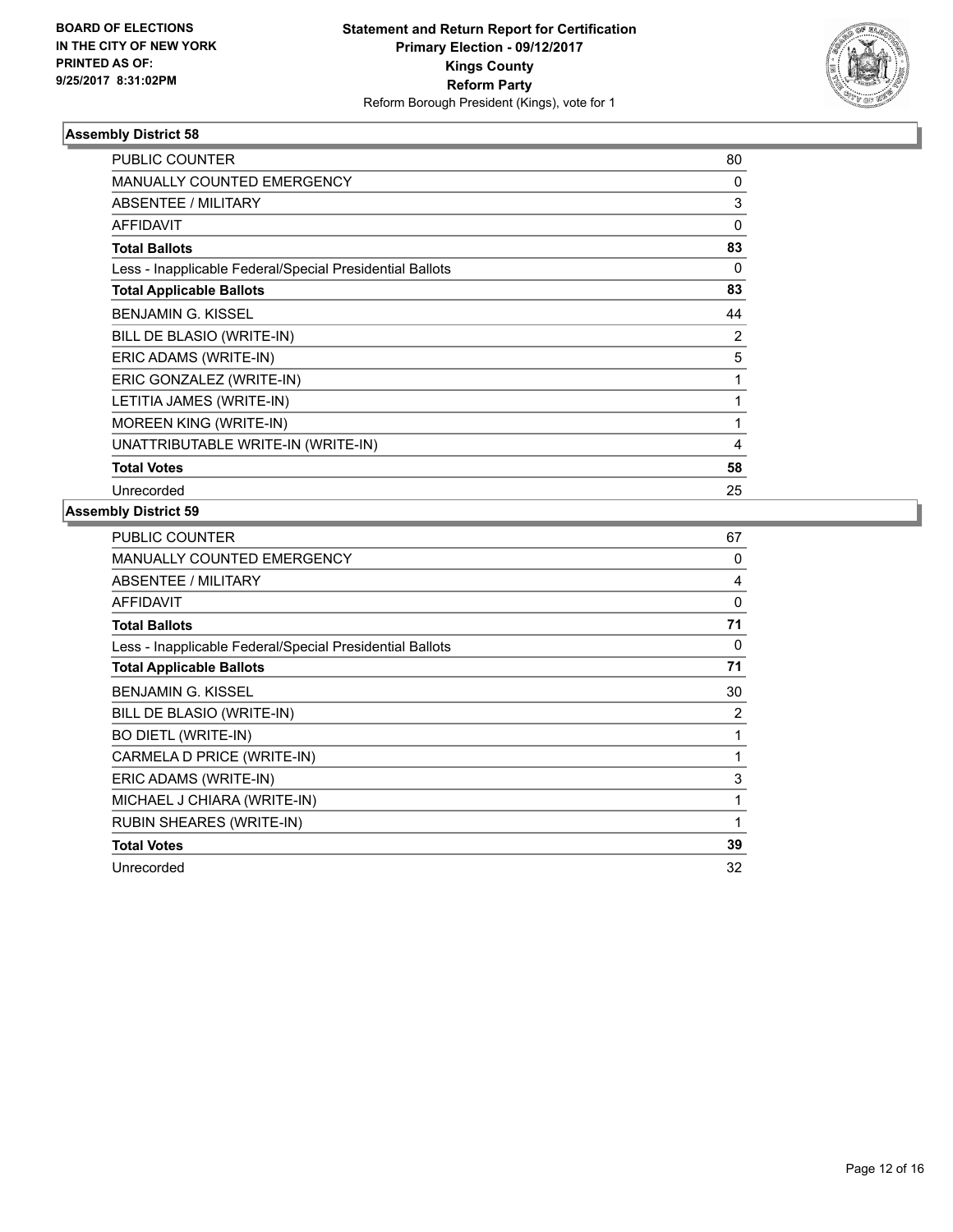

| <b>PUBLIC COUNTER</b>                                    | 50             |
|----------------------------------------------------------|----------------|
| <b>MANUALLY COUNTED EMERGENCY</b>                        | 0              |
| ABSENTEE / MILITARY                                      | 3              |
| AFFIDAVIT                                                | 2              |
| <b>Total Ballots</b>                                     | 55             |
| Less - Inapplicable Federal/Special Presidential Ballots | 0              |
| <b>Total Applicable Ballots</b>                          | 55             |
| <b>BENJAMIN G. KISSEL</b>                                | 33             |
| ERIC ADAMS (WRITE-IN)                                    | $\overline{2}$ |
| UNATTRIBUTABLE WRITE-IN (WRITE-IN)                       |                |
| <b>Total Votes</b>                                       | 36             |
| Unrecorded                                               | 19             |

| <b>PUBLIC COUNTER</b>                                    | 121            |
|----------------------------------------------------------|----------------|
| <b>MANUALLY COUNTED EMERGENCY</b>                        | 0              |
| <b>ABSENTEE / MILITARY</b>                               | $\overline{2}$ |
| <b>AFFIDAVIT</b>                                         | 1              |
| <b>Total Ballots</b>                                     | 124            |
| Less - Inapplicable Federal/Special Presidential Ballots | 0              |
| <b>Total Applicable Ballots</b>                          | 124            |
| <b>BENJAMIN G. KISSEL</b>                                | 39             |
| BILL DE BLASIO (WRITE-IN)                                | 1              |
| JOHN QUAGLIONE (WRITE-IN)                                | $\overline{2}$ |
| <b>JUSTIN BRANNAN (WRITE-IN)</b>                         | 1              |
| KHADER EL-YATEEM (WRITE-IN)                              | 7              |
| LIAM MC CABE (WRITE-IN)                                  | 1              |
| NICOLE MALLIOTAKIS (WRITE-IN)                            | 1              |
| UNATTRIBUTABLE WRITE-IN (WRITE-IN)                       | 8              |
| VITO BRUNO (WRITE-IN)                                    | 1              |
| VITO J BRUNO (WRITE-IN)                                  | 1              |
| VITO J. BRUNO (WRITE-IN)                                 | 1              |
| <b>Total Votes</b>                                       | 63             |
| Unrecorded                                               | 61             |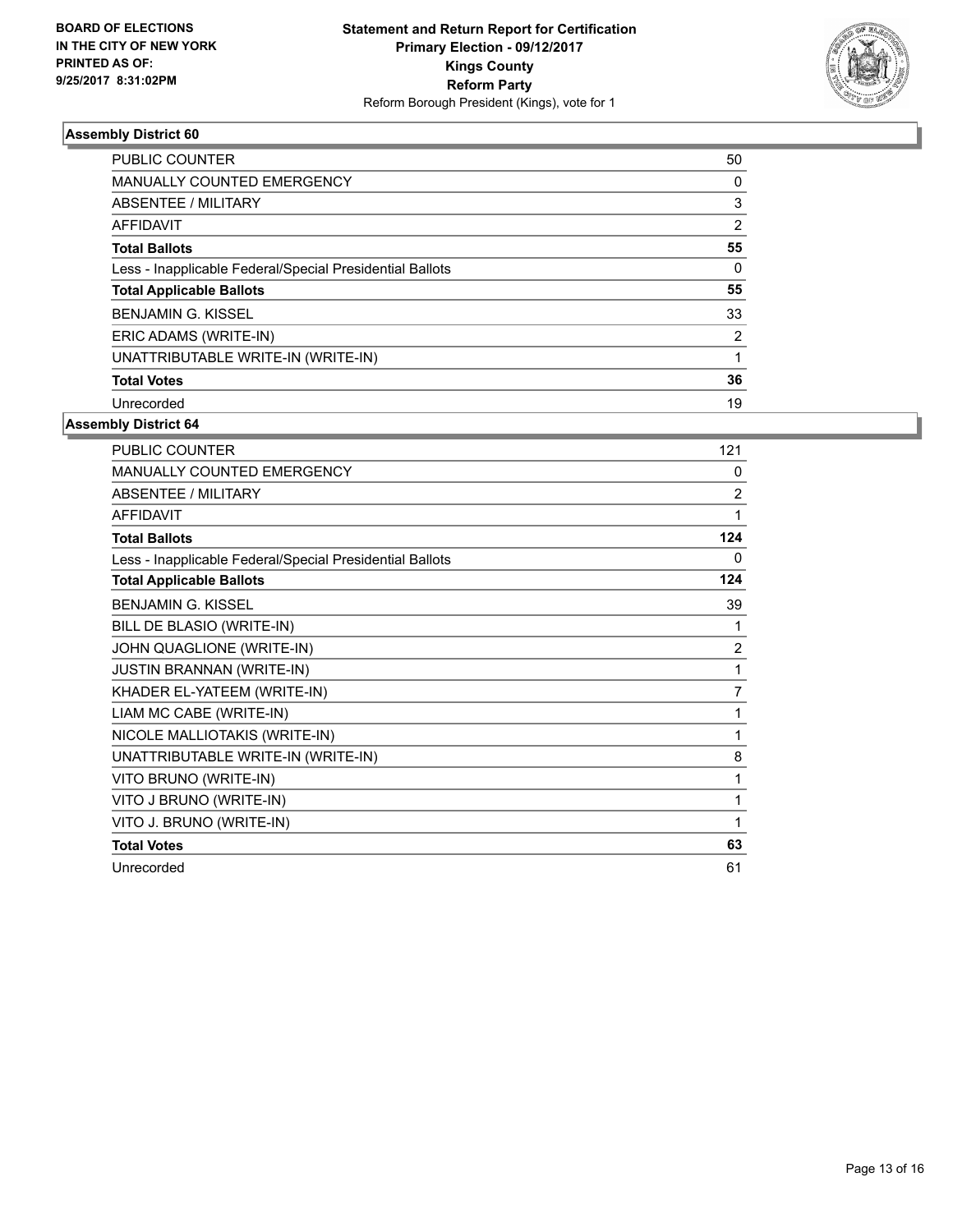

## **Total for Reform Borough President (Kings) - Kings County**

| <b>PUBLIC COUNTER</b>                                    | 2,508        |
|----------------------------------------------------------|--------------|
| MANUALLY COUNTED EMERGENCY                               | 0            |
| <b>ABSENTEE / MILITARY</b>                               | 91           |
| AFFIDAVIT                                                | 18           |
| <b>Total Ballots</b>                                     | 2,617        |
| Less - Inapplicable Federal/Special Presidential Ballots | 0            |
| <b>Total Applicable Ballots</b>                          | 2,617        |
| <b>BENJAMIN G. KISSEL</b>                                | 1,399        |
| AARON TYK (WRITE-IN)                                     | 1            |
| AMA DWIMOH (WRITE-IN)                                    | 1            |
| ANTONIO REYNOSO (WRITE-IN)                               | 2            |
| BERNARDO CAMPOY (WRITE-IN)                               | 1            |
| BERNIE SANDERS (WRITE-IN)                                | 2            |
| BILL ACBLASS (WRITE-IN)                                  | 1            |
| BILL DE BLAISO (WRITE-IN)                                | $\mathbf{1}$ |
| BILL DE BLASIO (WRITE-IN)                                | 15           |
| <b>BO DIETL (WRITE-IN)</b>                               | 5            |
| BOB CAPANO (WRITE-IN)                                    | 2            |
| BRAIN AGUADRO (WRITE-IN)                                 | 1            |
| BRIAN CUNNINGHAM (WRITE-IN)                              | 1            |
| CAMELLA D PRICE (WRITE-IN)                               | 1            |
| CARLOS MANCHACA (WRITE-IN)                               | 1            |
| CARLOS MENCHACA (WRITE-IN)                               | 4            |
| CARMELA D PRICE (WRITE-IN)                               | 1            |
| CHAILA DEUTSEH (WRITE-IN)                                | 1            |
| CHARLES DARWIN (WRITE-IN)                                | 1            |
| CHRIS MIAO (WRITE-IN)                                    | 6            |
| CHRISTOPHER GERVEY REID (WRITE-IN)                       | 1            |
| DANIEL MULHALL (WRITE-IN)                                | 1            |
| DAVID C. PEPPER (WRITE-IN)                               | 1            |
| DAVID EISENBACH (WRITE-IN)                               | 1            |
| DAVID EISENBACK (WRITE-IN)                               | 1            |
| DAVID EISENISBERG (WRITE-IN)                             | 1            |
| DEIDER OLIVERA (WRITE-IN)                                | 1            |
| DELVIS VALDES (WRITE-IN)                                 | 1            |
| DIANA REYNA (WRITE-IN)                                   | 1            |
| DOV HIKIND (WRITE-IN)                                    | 1            |
| EDWARD JAWORSKI (WRITE-IN)                               | 1            |
| ERIC ADAMS (WRITE-IN)                                    | 81           |
| ERIC GONZALEZ (WRITE-IN)                                 | 3            |
| ERIC LEROY ADAMS (WRITE-IN)                              | 1            |
| FELIX ORITZ (WRITE-IN)                                   | 1            |
| FELIX ORTIZ (WRITE-IN)                                   | 2            |
| GUO SHENG DU (WRITE-IN)                                  | 1            |
| HAKEEM JEFFERIES (WRITE-IN)                              | 1            |
| HELAL A SHEIK (WRITE-IN)                                 | 1            |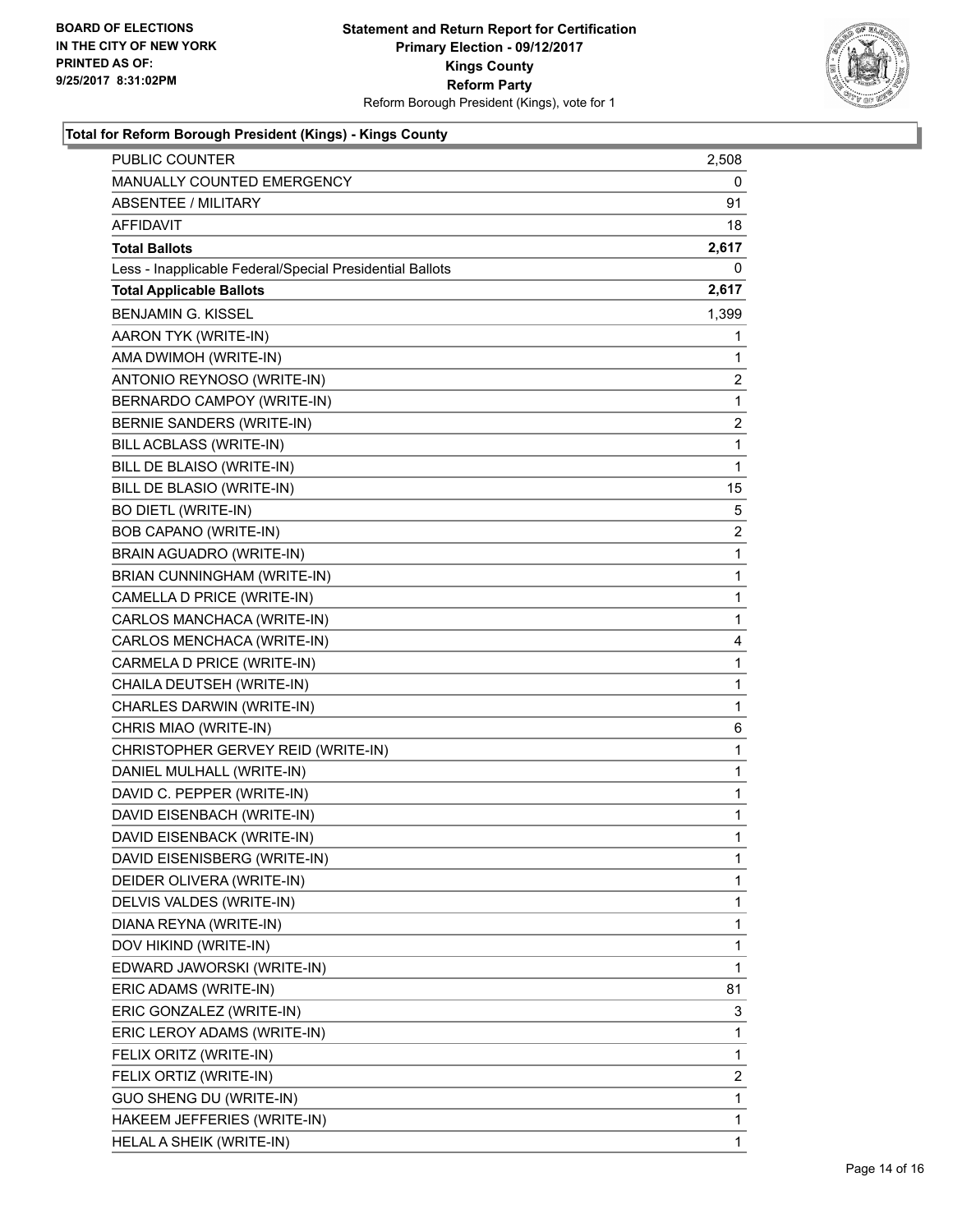

## **Total for Reform Borough President (Kings) - Kings County**

| IAN RANDAL STROCK (WRITE-IN)      | 1              |
|-----------------------------------|----------------|
| INDIA ARIE (WRITE-IN)             | 1              |
| ISAIAH BENEDEK (WRITE-IN)         | 1              |
| JABARI BRISPORT (WRITE-IN)        | 1              |
| JAHARI BRISPORT (WRITE-IN)        | 1              |
| JOHN QUAGLIONE (WRITE-IN)         | 2              |
| JON STEWART (WRITE-IN)            | 1              |
| JOSEPH DORINSON (WRITE-IN)        | 1              |
| JUN ENDICOTT (WRITE-IN)           | 1              |
| <b>JUSTIN BRANNAN (WRITE-IN)</b>  | 3              |
| KEN ADAMS (WRITE-IN)              | 1              |
| KEVIN HOOYMAN (WRITE-IN)          | 1              |
| KHADER EL-YATEEM (WRITE-IN)       | 25             |
| KRADEN EKIM (WRITE-IN)            | 1              |
| KURT MC CARTHY (WRITE-IN)         | 1              |
| LAURIE CUMBO (WRITE-IN)           | $\overline{c}$ |
| LETITIA JAMES (WRITE-IN)          | 4              |
| LIAM MC CABE (WRITE-IN)           | 1              |
| LUCRETIA REGINA-POTTER (WRITE-IN) | 1              |
| MARTY GOLDEN (WRITE-IN)           | 1              |
| MARTY MARKOWITZ (WRITE-IN)        | 3              |
| MATHIEU EUGENE (WRITE-IN)         | 3              |
| MAWULIK HORMEKU (WRITE-IN)        | 1              |
| MIAO LING LEY (WRITE-IN)          | 1              |
| MICHAEL J CHIARA (WRITE-IN)       | 1              |
| MICHAEL J FOX (WRITE-IN)          | 1              |
| MICHAEL TOLKIN (WRITE-IN)         | 1              |
| MICHELLE OBAMA (WRITE-IN)         | 1              |
| MOREEN KING (WRITE-IN)            | 1              |
| MUREEN KING (WRITE-IN)            | 1              |
| NACHMAN HEIMFELD (WRITE-IN)       | 1              |
| NANCY TONG (WRITE-IN)             | 4              |
| NICOLE MALLIOTAKIS (WRITE-IN)     | 4              |
| PETER SCLAFANI (WRITE-IN)         | 1              |
| RAY BROWN (WRITE-IN)              | 1              |
| ROBERT GANGI (WRITE-IN)           | 1              |
| ROGER MEXICO (WRITE-IN)           | 1              |
| <b>RUBIN SHEARES (WRITE-IN)</b>   | 1              |
| RUPPERT BARRY (WRITE-IN)          | 1              |
| SAL F. ALBANESE (WRITE-IN)        | 2              |
| SHADUE TARVOR (WRITE-IN)          | 1              |
| STAN LEE (WRITE-IN)               | 1              |
| STEPHEN LEVIN (WRITE-IN)          | 1              |
| THOMAS KENNEDY (WRITE-IN)         | 1              |
| TING LI (WRITE-IN)                | 1              |
| TOMMY TORRES (WRITE-IN)           | 3              |
|                                   |                |